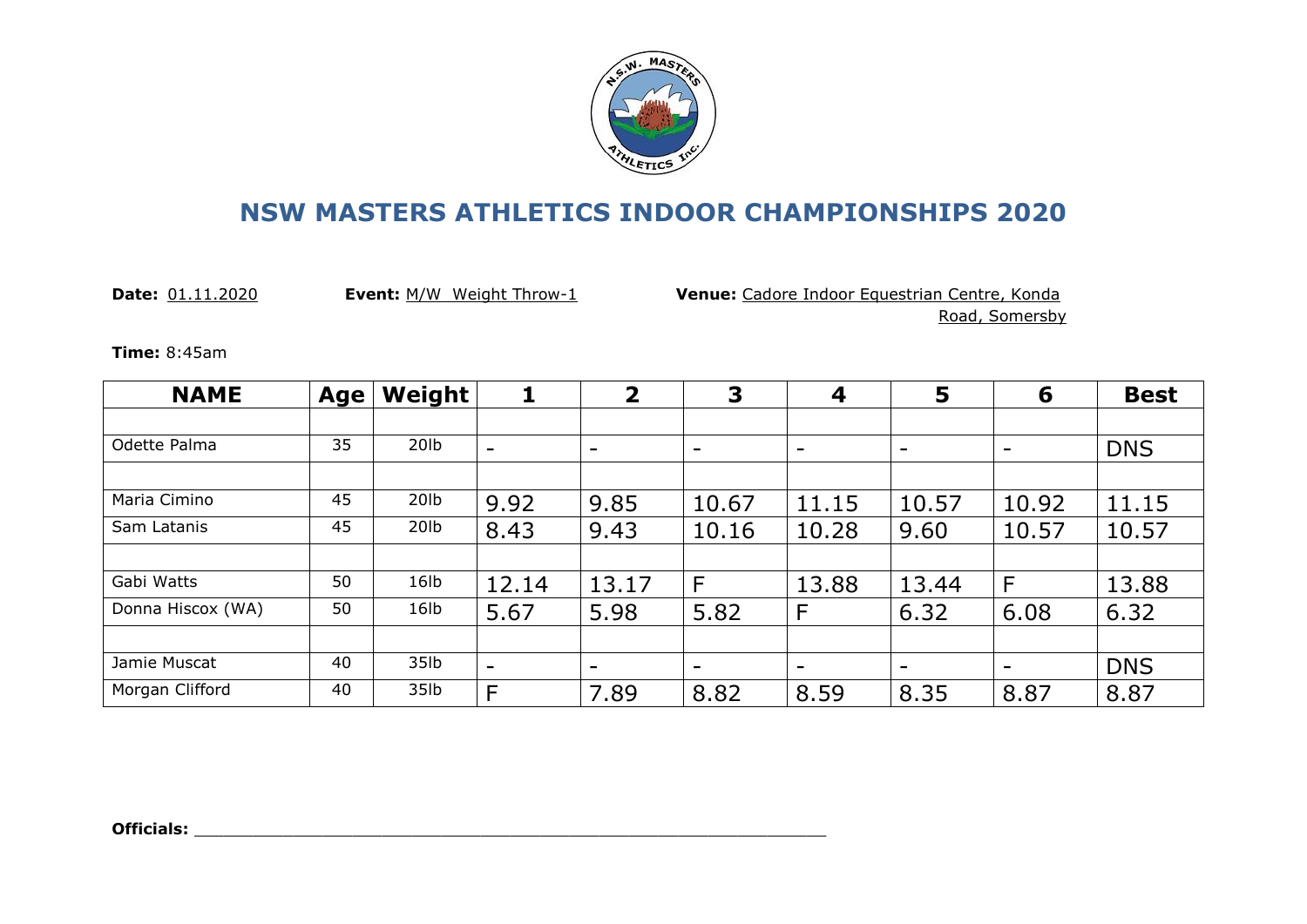

**Date:** 01.11.2020 **Event:** M/W SHOT PUT-1 **Venue:** Cadore Indoor Equestrian Centre, Konda

Road, Somersby

**Time:** 10:15am

| <b>NAME</b>       | <b>Age</b> | Weight |                          | $\mathbf{2}$             | 3                        | 4                        | 5                        | 6                            | <b>Best</b> |
|-------------------|------------|--------|--------------------------|--------------------------|--------------------------|--------------------------|--------------------------|------------------------------|-------------|
|                   |            |        |                          |                          |                          |                          |                          |                              |             |
| Odette Palma      | 35         | 4kg    | $\overline{\phantom{0}}$ | $\overline{\phantom{0}}$ | $\overline{\phantom{0}}$ | -                        | $\overline{\phantom{a}}$ | $\qquad \qquad \blacksquare$ | <b>DNS</b>  |
|                   |            |        |                          |                          |                          |                          |                          |                              |             |
| Maria Cimino      | 45         | 4kg    | 7.62                     | 7.63                     | 8.06                     | 7.30                     | 6.92                     | 7.66                         | 8.06        |
| Sam Latanis       | 45         | 4kg    | 8.68                     | 9.34                     | 9.71                     | 9.63                     | 9.95                     | 10.09                        | 10.09       |
|                   |            |        |                          |                          |                          |                          |                          |                              |             |
| Gabi Watts        | 50         | 3kg    | 10.92                    | 10.94                    | 11.07                    | 10.68                    | 9.76                     | 10.59                        | 11.07       |
| Janet Naylon      | 50         | 3kg    | 8.27                     | 7.32                     | 7.88                     | 7.94                     | 7.52                     | 7.46                         | 8.27        |
| Donna Hiscox (WA) | 50         | 3kg    | 5.34                     | 5.75                     | 5.26                     | 4.93                     | 5.14                     | 4.97                         | 5.75        |
|                   |            |        |                          |                          |                          |                          |                          |                              |             |
| Jamie Muscat      | 40         | 7.26kg | $\overline{\phantom{a}}$ | $\overline{\phantom{0}}$ | -                        | $\overline{\phantom{0}}$ | $\overline{\phantom{a}}$ | -                            | <b>DNS</b>  |
| Morgan Clifford   | 40         | 7.26kg | 9.77                     | 9.38                     | 9.33                     | 10.24                    | 9.72                     | 9.69                         | 10.24       |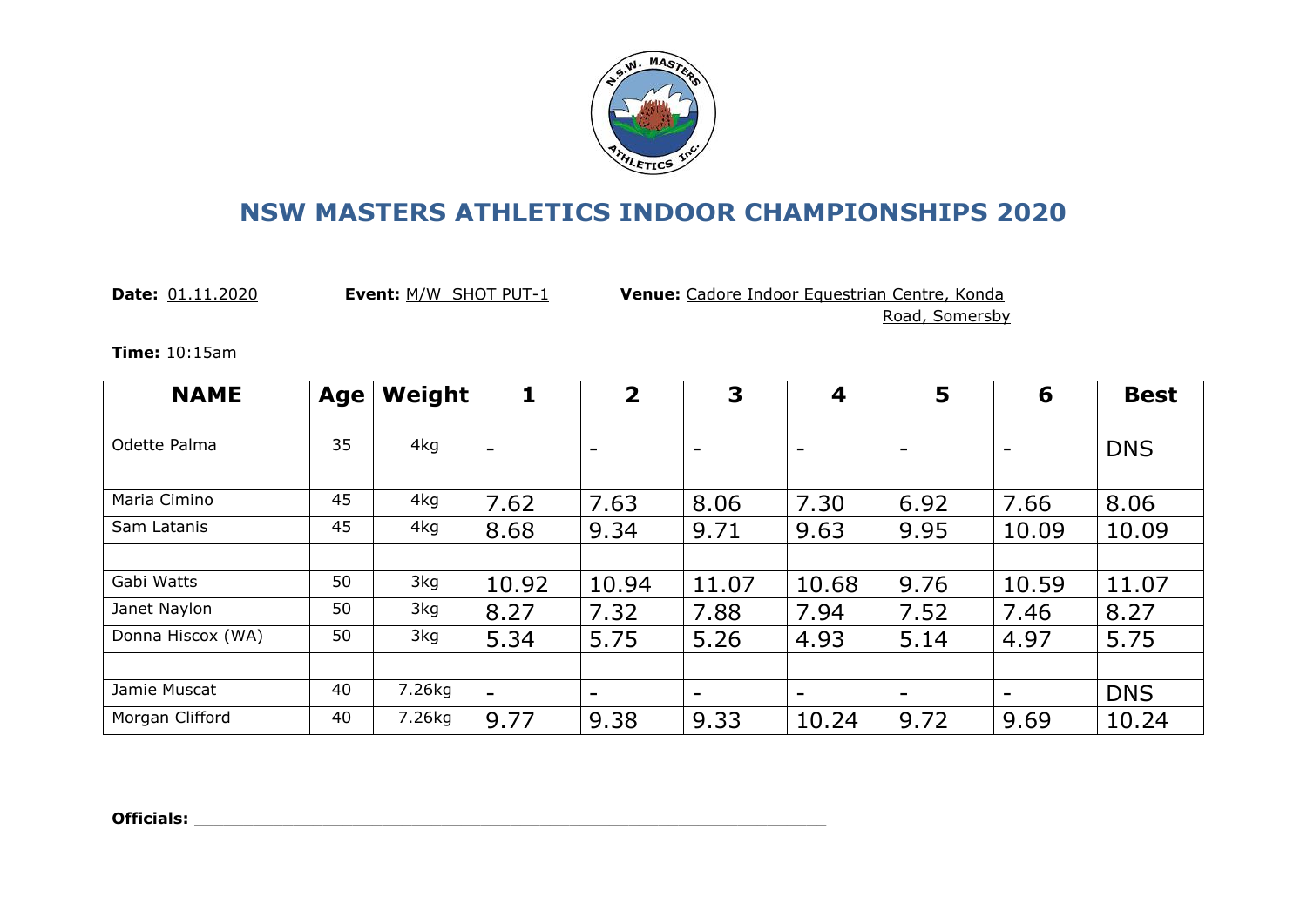

**Date:** 01.11.2020 **Event:** M/W Super Weight-1 **Venue:** Cadore Indoor Equestrian Centre, Konda

Road, Somersby

**Time:** 11:45am

| <b>NAME</b>     | <b>Age</b> | Weight |                          | $\overline{2}$           | 3                        | 4                        | 5                        | 6                        | <b>Best</b> |
|-----------------|------------|--------|--------------------------|--------------------------|--------------------------|--------------------------|--------------------------|--------------------------|-------------|
|                 |            |        |                          |                          |                          |                          |                          |                          |             |
| Odette Palma    | 35         | 35lb   | $\overline{\phantom{0}}$ | $\overline{\phantom{a}}$ | $\overline{\phantom{a}}$ | -                        | $\overline{\phantom{a}}$ | $\overline{\phantom{0}}$ | <b>DNS</b>  |
|                 |            |        |                          |                          |                          |                          |                          |                          |             |
| Maria Cimino    | 45         | 35lb   | 6.94                     | 6.76                     | 6.11                     | F                        | 6.95                     | 7.24                     | 7.24        |
| Sam Latanis     | 45         | 35lb   | 5.73                     | 5.54                     | 5.73                     | 6.36                     | 6.03                     | 6.94                     | 6.94        |
|                 |            |        |                          |                          |                          |                          |                          |                          |             |
| Gabi Watts      | 50         | 25lb   | 9.03                     | 9.69                     | F                        | 9.41                     | 10.06                    | F                        | 10.06       |
|                 |            |        |                          |                          |                          |                          |                          |                          |             |
| Jamie Muscat    | 40         | 56lb   | $\overline{\phantom{0}}$ | ۰                        | $\overline{\phantom{a}}$ | $\overline{\phantom{a}}$ | $\overline{\phantom{0}}$ | $\overline{\phantom{0}}$ | <b>DNS</b>  |
| Morgan Clifford | 40         | 56lb   | 5.46                     | 5.57                     | 5.56                     | 5.35                     | 4.83                     | 5.29                     | 5.57        |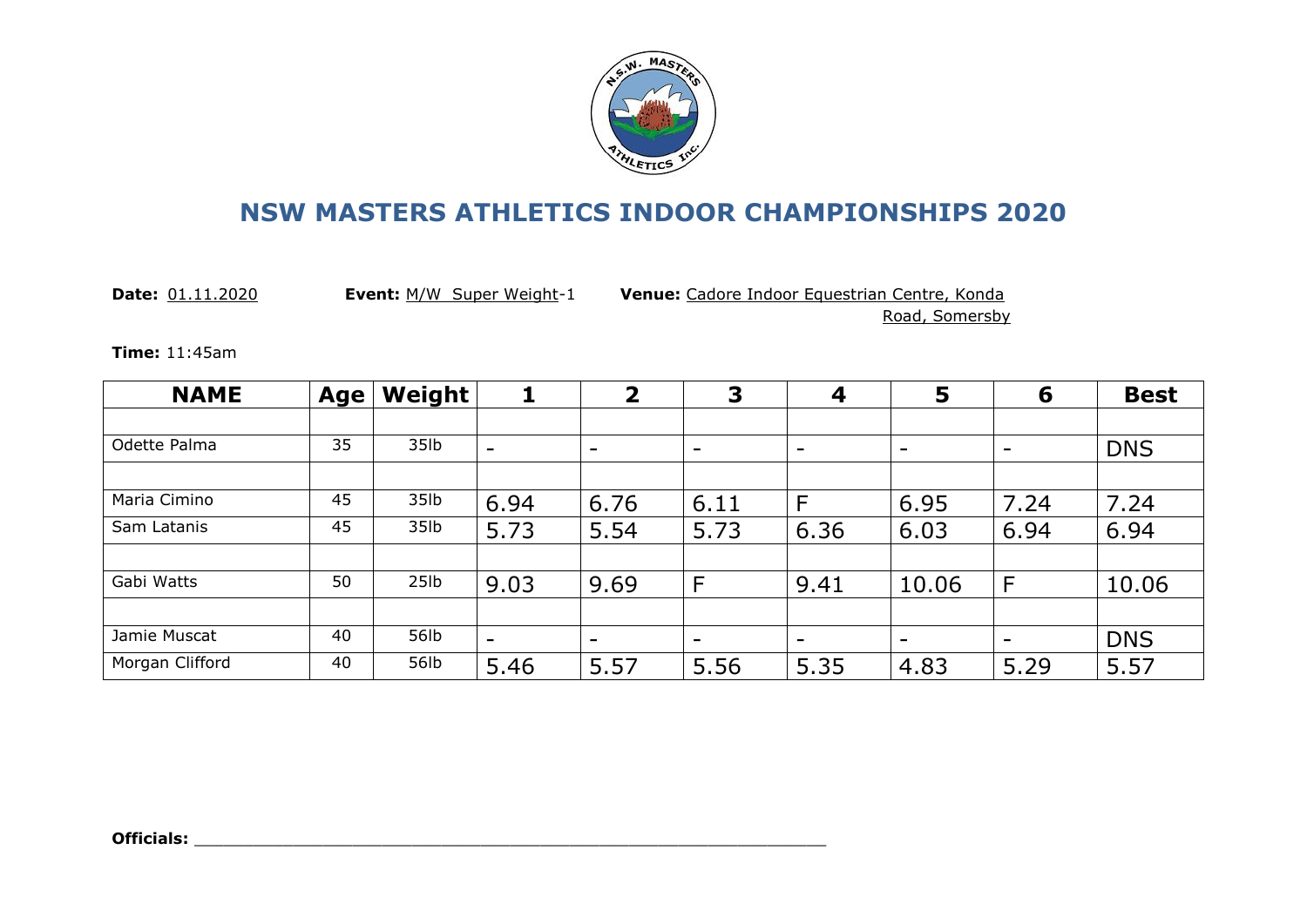

**Date:** 01.11.2020 **Event:** M/W WEIGHT THROW-2 **Venue:** Cadore Indoor Equestrian Centre, Konda Road, Somersby

**Time:** 9:30am

| <b>NAME</b>          | <b>Age</b> | Weight           |       | $\overline{2}$ | 3     | 4     | 5     | 6     | <b>Best</b> |
|----------------------|------------|------------------|-------|----------------|-------|-------|-------|-------|-------------|
| Bev Durstan          | 55         | 16lb             | 4.53  | 4.71           | 4.52  | 4.50  | 4.80  | 3.52  | 4.80        |
| Jayne Hardy (ACT)    | 55         | 16lb             | 11.16 | 10.54          | 11.73 | F     | 11.12 | 12.01 | 12.01       |
| Vicki Townsend       | 55         | 16lb             | 11.07 | 11.81          | 10.30 | 10.69 | 9.97  | 11.20 | 11.81       |
| Anne Weekes          | 55         | 16lb             | 6.20  | 5.55           | F     | 6.36  | 5.96  | 5.68  | 6.36        |
| Caroline Layt        | 55         | 16lb             | 11.39 | 11.33          | 12.24 | 11.99 | 12.00 | 11.94 | 12.24       |
|                      |            |                  |       |                |       |       |       |       |             |
| Sharon Gibbins (ACT) | 60         | 12lb             | F     | 10.60          | F     | 11.76 | 12.33 | 11.40 | 12.33       |
|                      |            |                  |       |                |       |       |       |       |             |
| Gavin Murray         | 65         | 20 <sub>1b</sub> | 12.86 | 13.93          | F     | 13.73 | 13.82 | F     | 13.93       |
| Ian Guthrie          | 65         | 20 <sub>1b</sub> | 9.82  | 10.96          | 10.89 | F     | 11.13 | 11.43 | 11.43       |
| Solomon Thompson     | 65         | 20 <sub>1b</sub> | 6.92  | F              | 6.84  | 7.58  | 7.32  | pass  | 7.58        |
|                      |            |                  |       |                |       |       |       |       |             |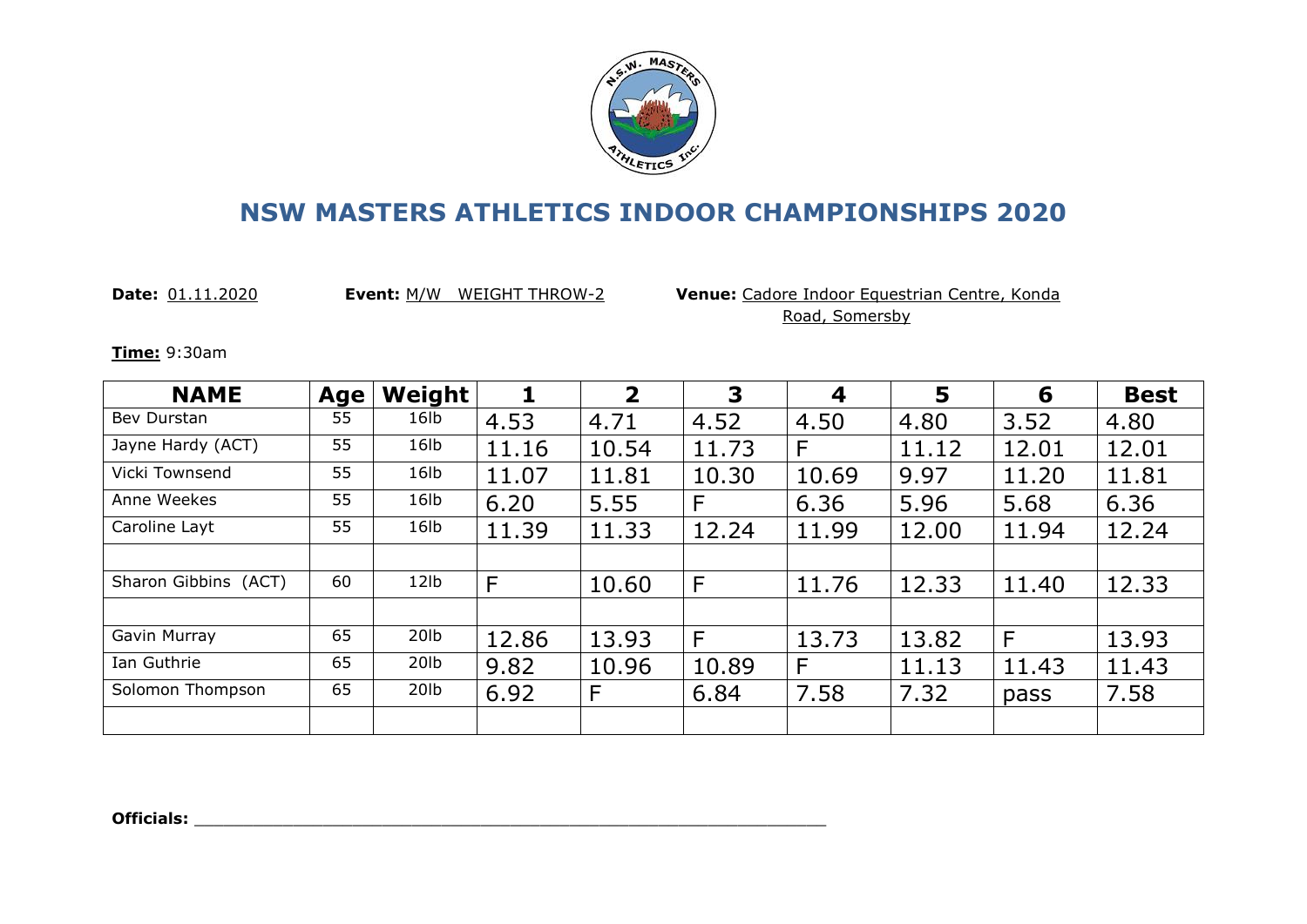

**Date:** 01.11.2020 **Event:** M/W SHOT PUT-2 **Venue:** Cadore Indoor Equestrian Centre, Konda Road, Somersby

**Time:** 11am

| <b>NAME</b>          | Age | Weight |       | $\overline{2}$ | 3     | 4     | 5     | 6     | <b>Best</b> |
|----------------------|-----|--------|-------|----------------|-------|-------|-------|-------|-------------|
| Bev Durstan          | 55  | 3kg    | 5.85  | 5.67           | 5.34  | 5.72  | 5.40  | 5.72  | 5.85        |
| Jayne Hardy (ACT)    | 55  | 3kg    | 8.38  | 8.52           | 8.33  | 8.11  | 8.46  | 8.35  | 8.52        |
| Vicki Townsend       | 55  | 3kg    | 9.80  | 9.15           | 9.96  | 10.19 | 9.68  | 10.77 | 10.77       |
| Anne Weekes          | 55  | 3kg    | F     | 5.64           | 5.53  | 5.24  | 5.68  | 5.74  | 5.74        |
| Caroline Layt        | 55  | 3kg    | 10.66 | 10.48          | 10.53 | 10.41 | 10.79 | 10.54 | 10.79       |
|                      |     |        |       |                |       |       |       |       |             |
| Sharon Gibbins (ACT) | 60  | 3kg    | 7.11  | 7.45           | Pass  | Pass  | Pass  | Pass  | 7.45        |
|                      |     |        |       |                |       |       |       |       |             |
| Gavin Murray         | 65  | 5kg    | 10.32 | 10.20          | 10.65 | 10.47 | 10.66 | F     | 10.66       |
| Ian Guthrie          | 65  | 5kg    | 7.97  | 7.61           | 8.46  | 8.23  | 8.35  | 8.17  | 8.46        |
| Solomon Thompson     | 65  | 5kg    | 7.56  | 8.14           | 8.26  | F     | 7.61  | 7.92  | 8.26        |
|                      |     |        |       |                |       |       |       |       |             |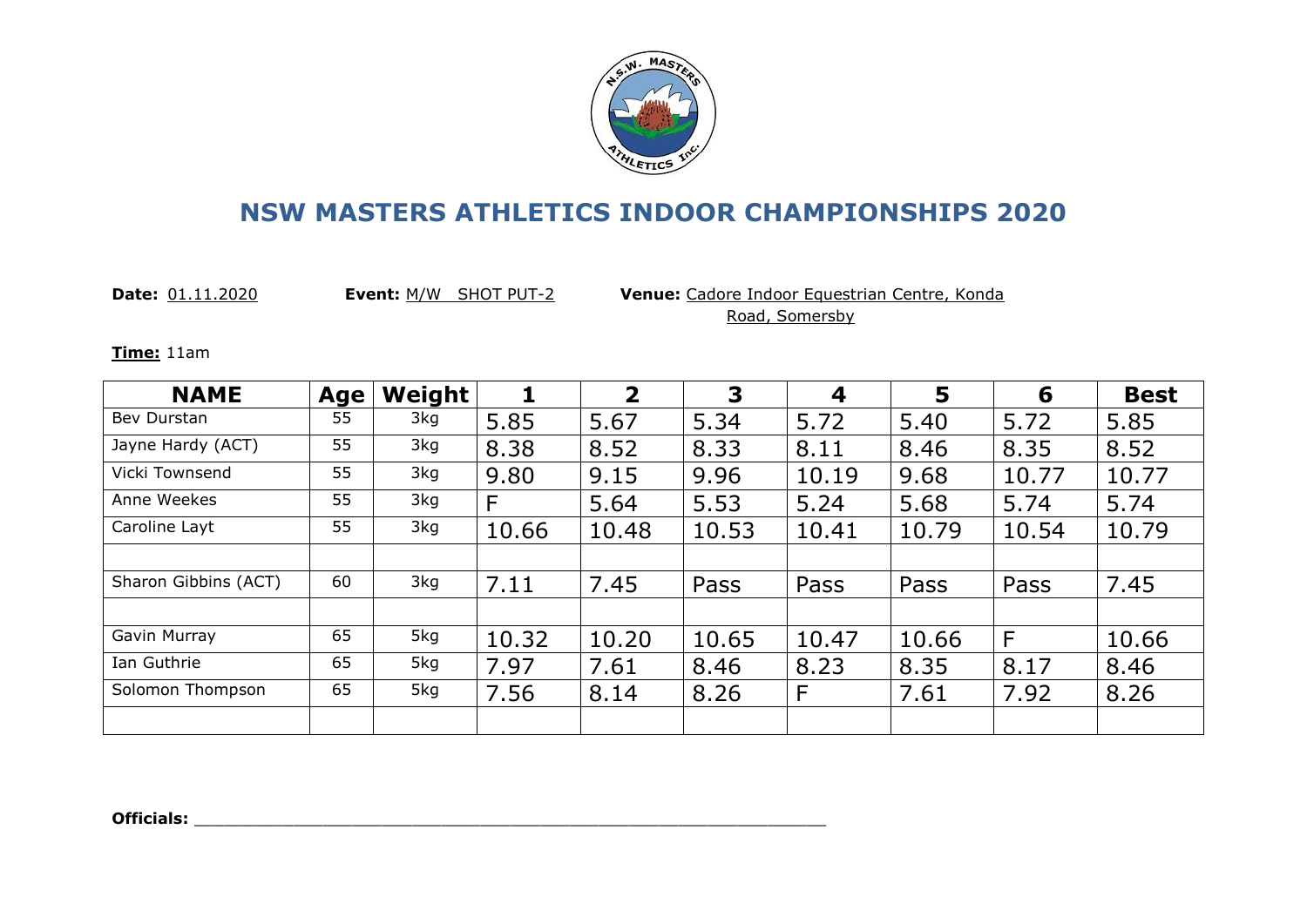

**Date:** 01.11.2020 **Event:** M/W SUPER WEIGHT -2 **Venue:** Cadore Indoor Equestrian Centre, Konda Road, Somersby

**Time:** 12:30pm

| <b>NAME</b>          | <b>Age</b> | Weight           |      | $\mathbf{2}$ | 3    | 4    | 5    | 6    | <b>Best</b> |
|----------------------|------------|------------------|------|--------------|------|------|------|------|-------------|
|                      |            |                  |      |              |      |      |      |      |             |
| Jayne Hardy (ACT)    | 55         | 25 <sub>1b</sub> | 8.00 | 7.61         | 8.35 | 8.22 | 7.82 | 8.16 | 8.35        |
| Vicki Townsend       | 55         | 25 <sub>1b</sub> | 7.00 | 7.70         | F    | 8.15 | F    | 7.53 | 8.15        |
| Anne Weekes          | 55         | 25 <sub>1b</sub> | 3.98 | 4.56         | 4.55 | 4.33 | F    | 4.26 | 4.56        |
| Caroline Layt        | 55         | 25 <sub>1b</sub> | 8.19 | 8.29         | 8.37 | 8.35 | 8.09 | 8.63 | 8.63        |
|                      |            |                  |      |              |      |      |      |      |             |
| Sharon Gibbins (ACT) | 60         | 20 <sub>1b</sub> | 7.62 | F            | F    | 8.00 | 7.80 | 8.95 | 8.95        |
|                      |            |                  |      |              |      |      |      |      |             |
| Gavin Murray         | 65         | 44lb             | 6.59 | 6.62         | 6.94 | 7.28 | 7.09 | F    | 7.28        |
| Ian Guthrie          | 65         | 44lb             | 6.03 | 6.37         | 5.54 | 5.23 | F    | 5.24 | 6.37        |
| Solomon Thompson     | 65         | 44lb             | 3.62 | 4.07         | Pass | Pass | Pass | Pass | 4.07        |
|                      |            |                  |      |              |      |      |      |      |             |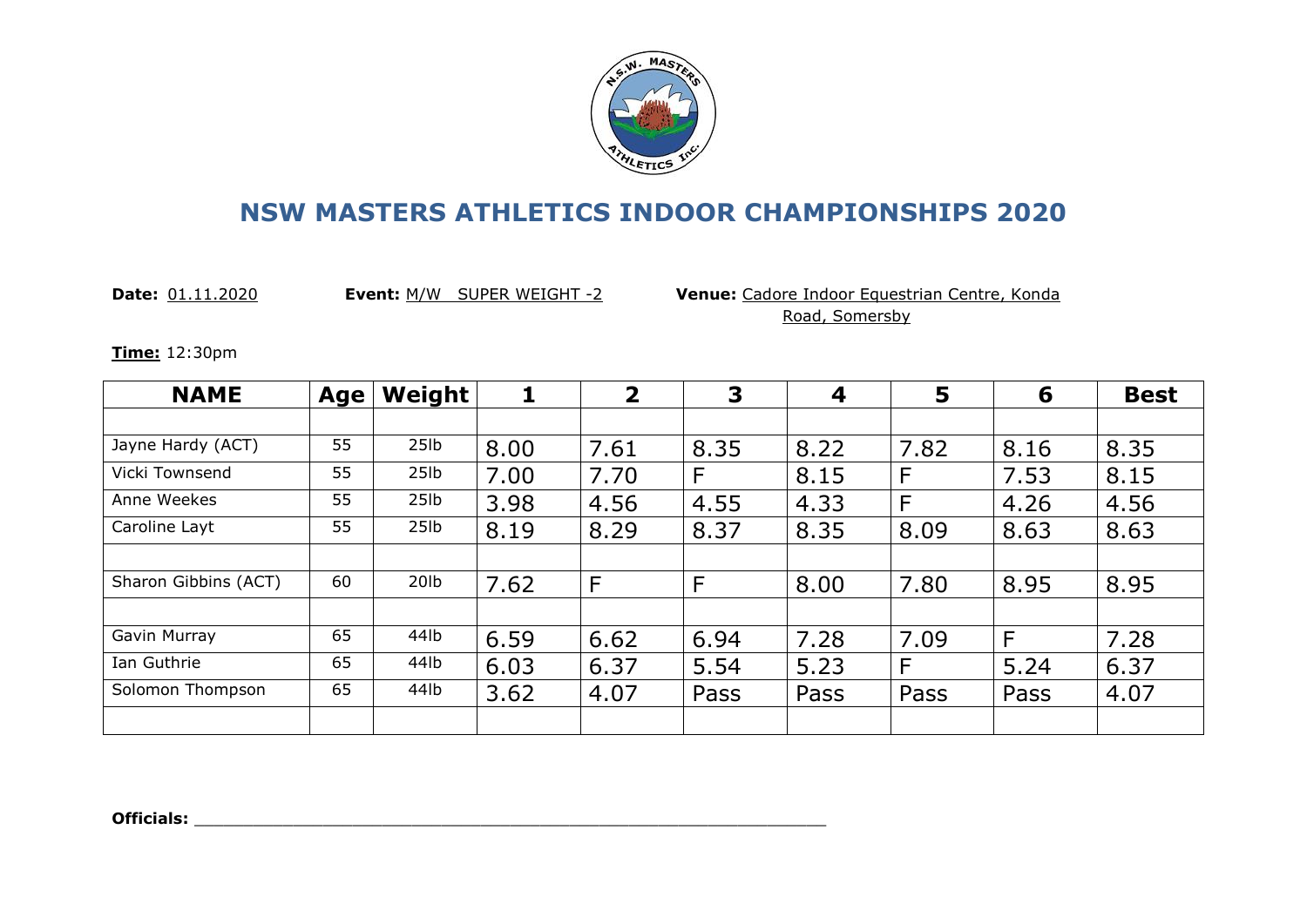

**Date:** 01.11.2020 **Event:** M/W WEIGHT THROW-3 **Venue:** Cadore Indoor Equestrian Centre, Konda Road, Somersby

**Time:** 1:15pm

| <b>NAME</b>        | Age | Weight           |       | $\overline{2}$ | 3     | 4     | 5     | 6     | <b>Best</b> |
|--------------------|-----|------------------|-------|----------------|-------|-------|-------|-------|-------------|
|                    |     |                  |       |                |       |       |       |       |             |
| Jill Taylor        | 65  | 12lb             | 11.63 | 13.21          | 14.01 | 14.04 | 13.65 | 12.87 | 14.04       |
| Adriana Van Bockel | 65  | 12lb             | 7.01  | 7.22           | 6.39  | 7.32  | F     | 6.78  | 7.32        |
| Kerrie Jones       | 65  | 12lb             | F     | 8.30           | 8.10  | 8.51  | 8.67  | 8.37  | 8.67        |
|                    |     |                  |       |                |       |       |       |       |             |
| Mary Thomas        | 75  | 4kg              | 9.60  | 9.62           | 9.50  | 9.33  | 9.81  | 9.86  | 9.86        |
|                    |     |                  |       |                |       |       |       |       |             |
| E.J Davie          | 45  | 35lb             | 4.40  | 3.96           | 4.28  | 4.90  | 3.98  | 4.54  | 4.90        |
|                    |     |                  |       |                |       |       |       |       |             |
| Ray Green (ACT)    | 75  | 16lb             | F     | 10.90          | 10.70 | F     | 9.94  | 11.41 | 11.41       |
|                    |     |                  |       |                |       |       |       |       |             |
| Tim Lowrey (QLD)   | 50  | 25 <sub>1b</sub> | 10.24 | 9.83           | 10.21 | 10.75 | 10.97 | 10.44 | 10.97       |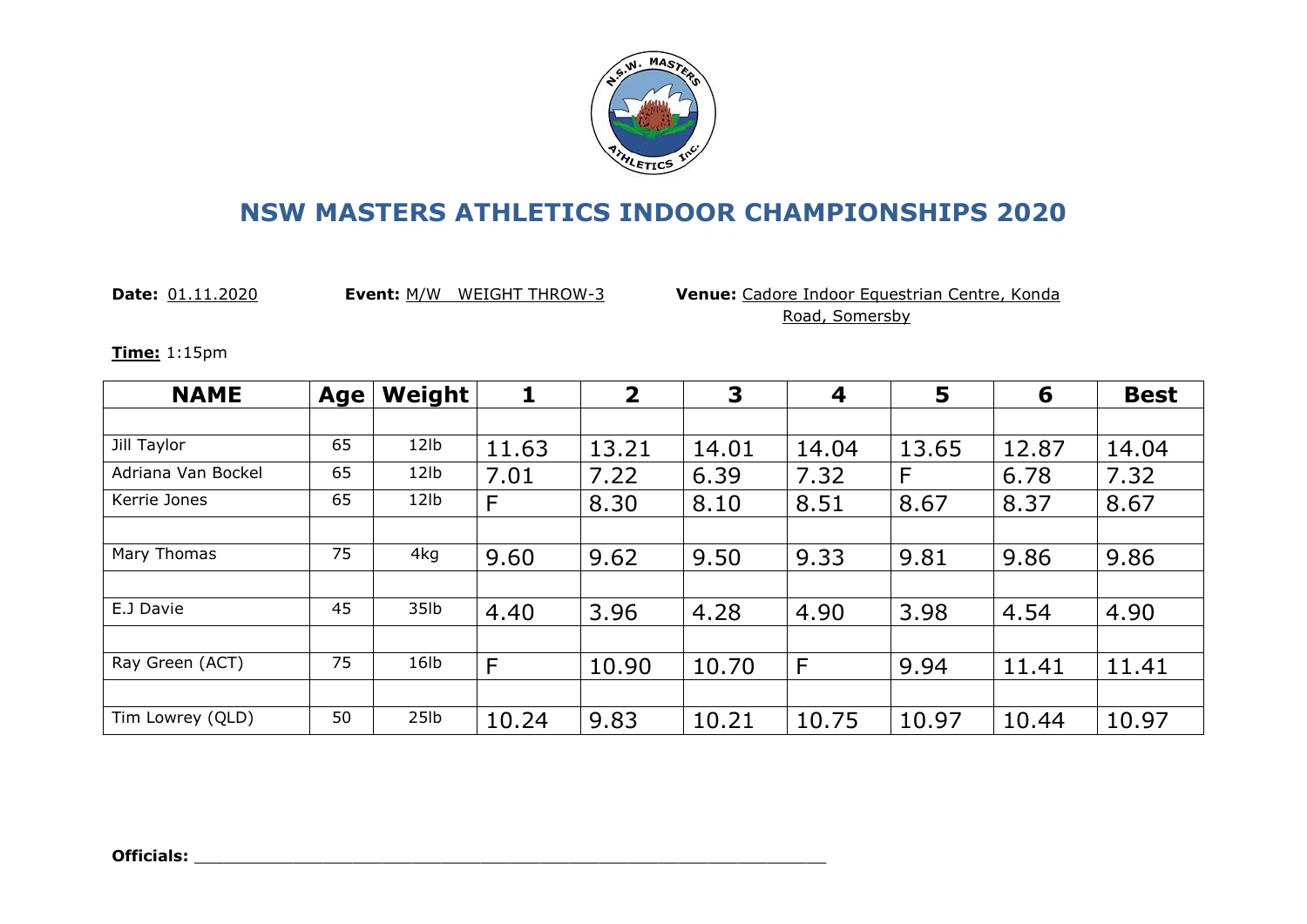

**Date:** 01.11.2020 **Event:** M/W Shotput-3 **Venue:** Cadore Indoor Equestrian Centre, Konda Road, Somersby

**Time:** 2:45pm

| <b>NAME</b>          | Age | Weight | 1                 | $\overline{2}$ | 3                        | 4                        | 5                        | 6                        | <b>Best</b> |
|----------------------|-----|--------|-------------------|----------------|--------------------------|--------------------------|--------------------------|--------------------------|-------------|
|                      |     |        |                   |                |                          |                          |                          |                          |             |
| Jill Taylor          | 65  | 3kg    | 7.12              | 8.15           | 8.10                     | 7.34                     | 8.45                     | 7.21                     | 8.45        |
| Adriana Van Bockel   | 65  | 3kg    | 4.76              | 5.04           | 5.25                     | 5.05                     | 5.13                     | 5.10                     | 5.25        |
| Kerrie Jones         | 65  | 3kg    | 6.23              | 6.05           | 6.15                     | 6.38                     | 6.51                     | 5.88                     | 6.51        |
|                      |     |        |                   |                |                          |                          |                          |                          |             |
| Mary Thomas          | 75  | 2kg    | 7.13              | 7.28           | 7.40                     | 7.51                     | 7.65                     | 7.69                     | 7.69        |
|                      |     |        |                   |                |                          |                          |                          |                          |             |
| E.J Davie            | 45  | 7.26kg | 4.97              | 4.91           | 4.90                     | 5.16                     | 4.99                     | 5.04                     | 5.16        |
| <b>Brian Flatley</b> | 45  | 7.26kg | $\qquad \qquad -$ | -              | $\overline{\phantom{a}}$ | $\overline{\phantom{a}}$ | $\overline{\phantom{a}}$ | $\overline{\phantom{a}}$ | <b>DNS</b>  |
|                      |     |        |                   |                |                          |                          |                          |                          |             |
| Robert Archer        | 70  | 4kg    | 8.97              | 8.97           | 8.85                     | 9.15                     | 9.12                     | 7.99                     | 9.15        |
|                      |     |        |                   |                |                          |                          |                          |                          |             |
| Ray Green (ACT)      | 75  | 4kg    | 8.89              | 9.05           | 8.86                     | 9.16                     | 9.36                     | 8.96                     | 9.36        |
|                      |     |        |                   |                |                          |                          |                          |                          |             |
| Tim Lowrey (QLD)     | 50  | 6kg    | 8.05              | 9.44           | 9.26                     | 9.72                     | 9.06                     | 9.58                     | 9.72        |

**Officials:** \_\_\_\_\_\_\_\_\_\_\_\_\_\_\_\_\_\_\_\_\_\_\_\_\_\_\_\_\_\_\_\_\_\_\_\_\_\_\_\_\_\_\_\_\_\_\_\_\_\_\_\_\_\_\_\_\_\_\_\_\_\_\_\_\_\_\_\_\_\_\_\_\_\_\_\_\_\_\_\_\_\_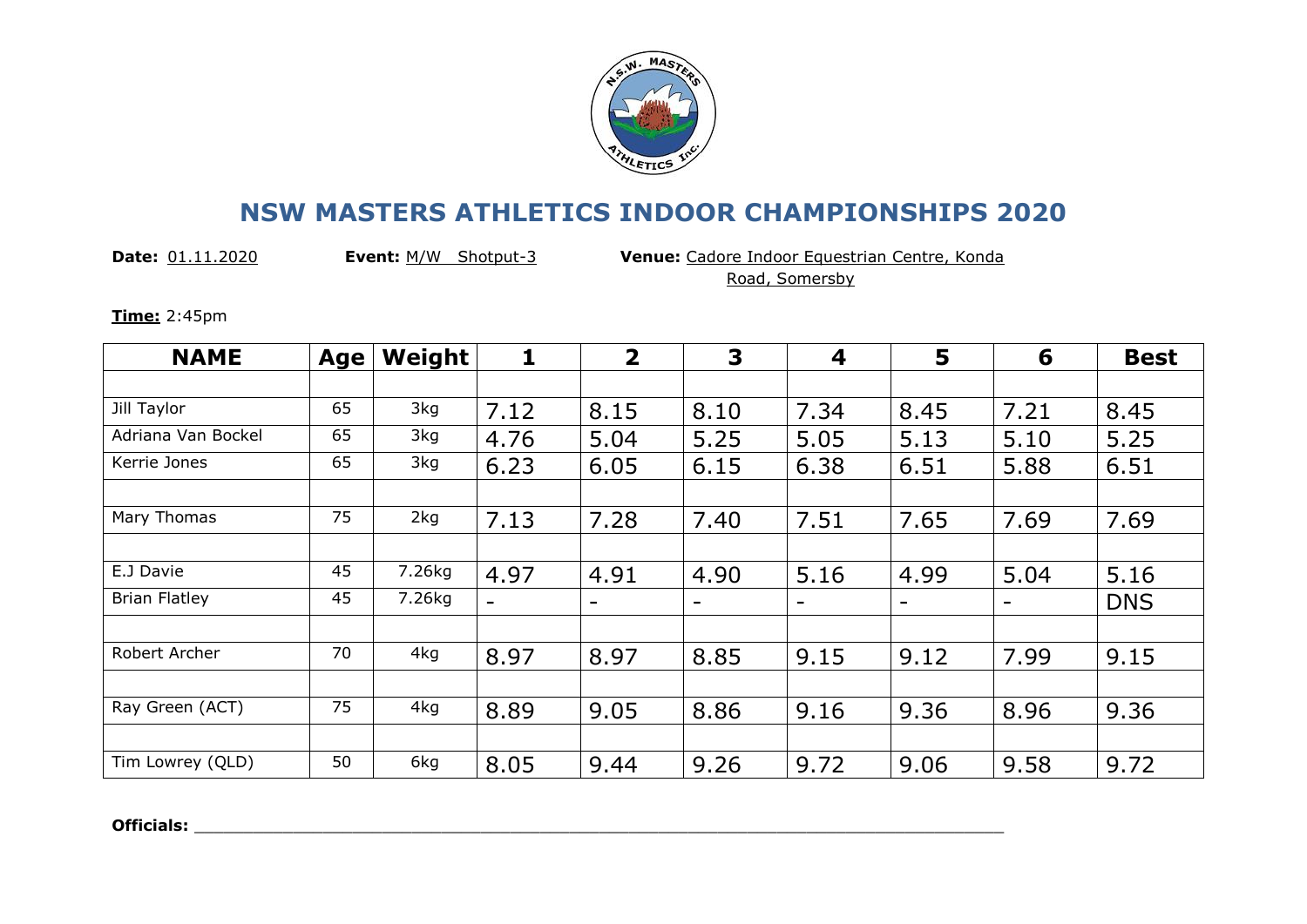

**Date:** 01.11.2020 **Event:** M/W SUPER WEIGHT -3,4 **Venue:** Cadore Indoor Equestrian Centre, Konda

**Time:** 4:15pm Road, Somersby

| <b>NAME</b>          | <b>Age</b> | Weight           | 1                 | $\overline{2}$           | 3    | 4    | 5                        | 6                            | <b>Best</b> |
|----------------------|------------|------------------|-------------------|--------------------------|------|------|--------------------------|------------------------------|-------------|
|                      |            |                  |                   |                          |      |      |                          |                              |             |
| Kelly Hunter         | 40         | 35lb             | 5.20              | 5.28                     | 5.43 | 5.39 | 6.19                     | 6.52                         | 6.52        |
| Amanda Ruane         | 40         | 35lb             | 5.49              | 5.38                     | 5.73 | 5.31 | 5.52                     | 5.97                         | 5.97        |
| Kate Adams           | 40         | 35lb             | 5.84              | 5.97                     | 5.71 | 6.13 | 5.85                     | 6.25                         | 6.25        |
| Jill Taylor          | 65         | 20lb             | 9.04              | 9.32                     | 9.71 | 9.94 | F                        | 9.34                         | 9.94        |
| Adriana Van Bockel   | 65         | 20 <sub>lb</sub> | 3.99              | 4.48                     | F    | 4.64 | 4.19                     | F                            | 4.64        |
| Kerrie Jones         | 65         | 20 <sub>lb</sub> | F                 | 5.39                     | 5.68 | 5.78 | 5.71                     | 5.45                         | 5.78        |
| Mary Thomas          | 75         | 16lb             | 6.17              | 6.64                     | 6.55 | 6.18 | 6.50                     | 6.42                         | 6.64        |
|                      |            |                  |                   |                          |      |      |                          |                              |             |
| E.J Davie            | 45         | 56lb             | 2.80              | 2.91                     | 3.31 | 3.27 | 3.30                     | 3.31                         | 3.31        |
| Tim Lowrey(QLD)      | 50         | 56lb             | 5.32              | 4.78                     | 5.10 | F    | 4.84                     | 5.25                         | 5.32        |
| Robert Cark          | 55         | 56lb             |                   | $\overline{\phantom{0}}$ | -    | -    | -                        | $\qquad \qquad \blacksquare$ | <b>DNS</b>  |
| Andrew Wilson        | 55         | 56lb             | 3.83              | 3.95                     | 2.98 | 3.83 | 4.26                     | 4.11                         | 4.26        |
| Robert Hanbury Brown | 60         | 44lb             | $\qquad \qquad =$ | $\qquad \qquad$          | -    | -    | $\overline{\phantom{a}}$ | $\qquad \qquad \blacksquare$ | <b>DNS</b>  |
| Ray Green(ACT)       | 75         | 35lb             | 6.92              | F                        | 7.24 | F    | F                        | 6.78                         | 7.24        |
| Noel Donohoe         | 80         | 25 <sub>1b</sub> | 5.73              | 7.38                     | F    | 7.38 | 7.51                     | 6.05                         | 7.51        |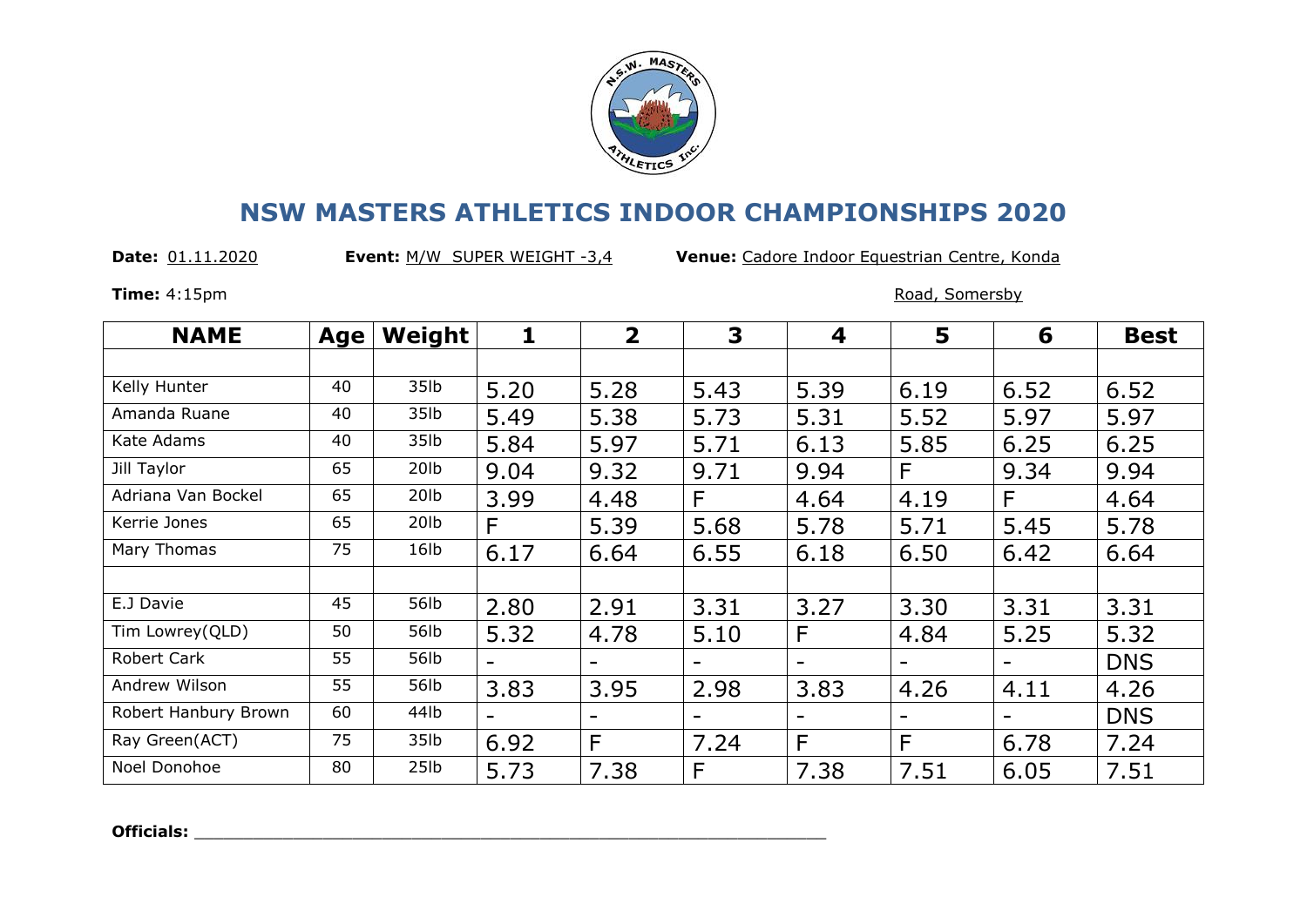

**Date:** 01.11.2020 **Event:** M/W WEIGHT THROW-4 **Venue:** Cadore Indoor Equestrian Centre, Konda Road, Somersby

**Time:** 2pm

| <b>NAME</b>         | <b>Age</b> | Weight           |                          | $\overline{2}$ | 3                        | 4                        | 5                        | 6                        | <b>Best</b> |
|---------------------|------------|------------------|--------------------------|----------------|--------------------------|--------------------------|--------------------------|--------------------------|-------------|
|                     |            |                  |                          |                |                          |                          |                          |                          |             |
| Kate Adams          | 40         | 20 <sub>1b</sub> | 8.04                     | 7.13           | 7.94                     | 8.80                     | 9.23                     | 8.94                     | 9.23        |
| Kelly Hunter        | 40         | 20lb             | 10.53                    | 10.48          | 10.98                    | 10.80                    | 11.88                    | F                        | 11.88       |
| Amanda Ruane        | 40         | 20lb             | 6.94                     | 8.10           | 7.89                     | F                        | 8.13                     | 7.56                     | 8.13        |
|                     |            |                  |                          |                |                          |                          |                          |                          |             |
| Stephen Liggins     | 55         | 25 <sub>1b</sub> | 10.79                    | 10.29          | 11.91                    | 11.84                    | 12.52                    | 11.77                    | 12.52       |
| <b>Robert Cark</b>  | 55         | 25 <sub>1b</sub> | $\overline{\phantom{0}}$ | -              | -                        | $\overline{\phantom{a}}$ | $\overline{\phantom{a}}$ | $\overline{\phantom{0}}$ | <b>DNS</b>  |
| Andrew Wilson       | 55         | 25 <sub>1b</sub> | 7.18                     | 8.00           | F                        | 8.38                     | $\mathsf{F}$             | F                        | 8.38        |
|                     |            |                  |                          |                |                          |                          |                          |                          |             |
| Robert HanburyBrown | 60         | 20 <sub>1b</sub> | $\qquad \qquad -$        | -              | $\overline{\phantom{0}}$ | $\overline{\phantom{a}}$ | $\overline{\phantom{a}}$ | $\overline{\phantom{0}}$ | <b>DNS</b>  |
|                     |            |                  |                          |                |                          |                          |                          |                          |             |
| Noel Donohoe        | 80         | 12lb             | 9.57                     | 9.17           | 9.63                     | 9.58                     | pass                     | pass                     | 9.63        |

**Officials:**